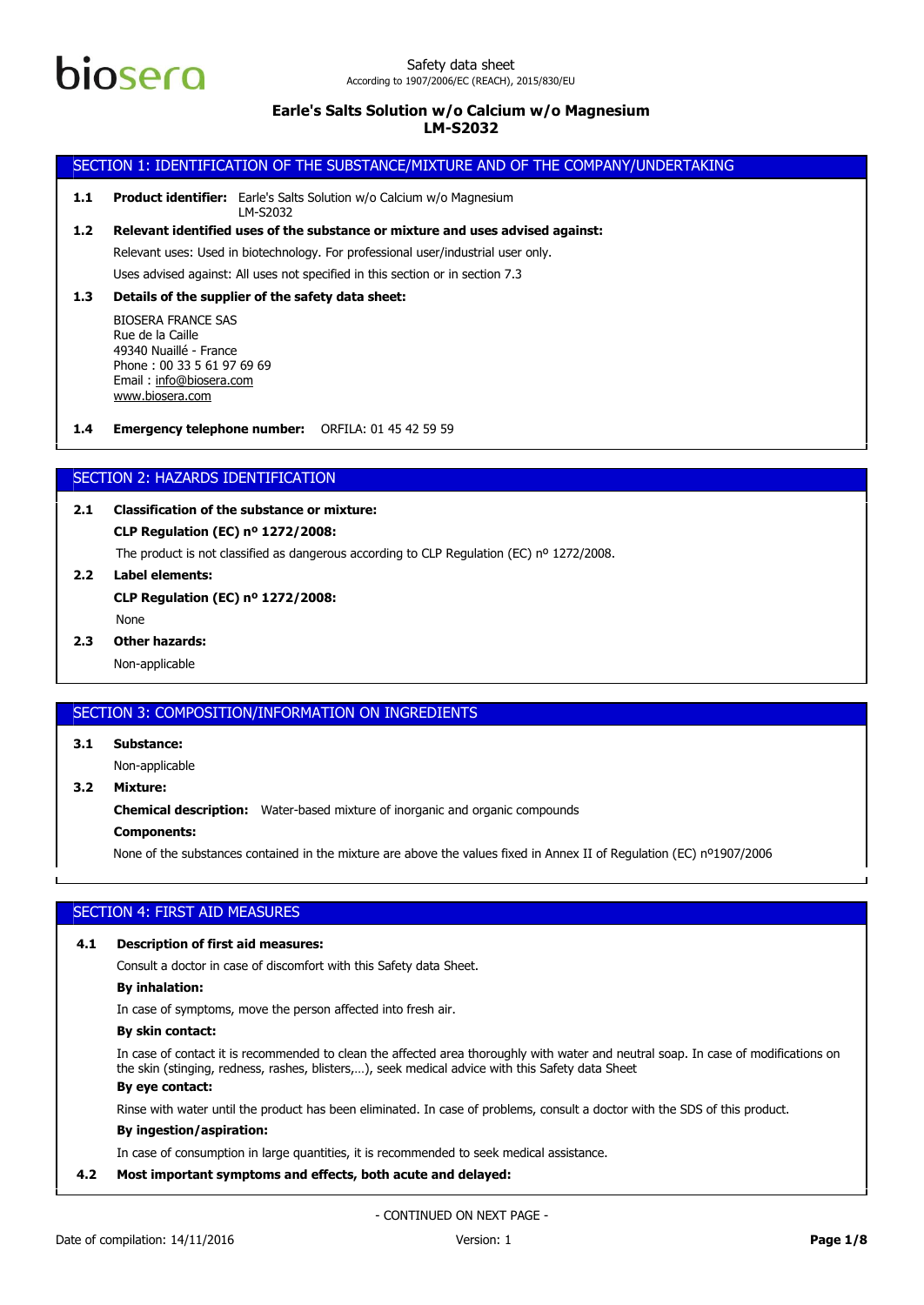

## SECTION 4: FIRST AID MEASURES (continued)

Acute and delayed effects are indicated in sections 2 and 11.

## **4.3 Indication of any immediate medical attention and special treatment needed:**

Non-applicable

## SECTION 5: FIREFIGHTING MEASURES

## **5.1 Extinguishing media:**

Product is non-flammable, low risk of fire by the inflammability characteristics of the product in normal conditions of storage, manipulation and use. In the case of the existence of sustained combustion as a result of improper manipulation, storage or use any type of extinguishing agent can be used (ABC Powder, water,...)

#### **5.2 Special hazards arising from the substance or mixture:**

Due to its non-flammable nature, the product does not present a fire risk under normal conditions of storage, manipulation and use.

#### **5.3 Advice for firefighters:**

Depending on the magnitude of the fire it may be necessary to use full protective clothing and individual respiratory equipment. Minimum emergency facilities and equipment should be available (fire blankets, portable first aid kit,...) in accordance with Directive 89/654/EC.

## **Additional provisions:**

Act in accordance with the Internal Emergency Plan and the Information Sheets on actions to take after an accident or other emergencies. Destroy any source of ignition. In case of fire, refrigerate the storage containers and tanks for products susceptible to inflammation, explosion or BLEVE as a result of high temperatures. Avoid spillage of the products used to extinguish the fire into an aqueous medium.

## SECTION 6: ACCIDENTAL RELEASE MEASURES

#### **6.1 Personal precautions, protective equipment and emergency procedures:**

Isolate leaks provided that there is no additional risk for the people performing this task.

## **6.2 Environmental precautions:**

This product is not classified as hazardous to the environment. Keep product away from drains, surface and underground water.

#### **6.3 Methods and material for containment and cleaning up:**

It is recommended:

Absorb the spillage using sand or inert absorbent and move it to a safe place. Do not absorb in sawdust or other combustible absorbents. For any concern related to disposal consult section 13.

## **6.4 Reference to other sections:**

See sections 8 and 13.

### SECTION 7: HANDLING AND STORAGE

#### **7.1 Precautions for safe handling:**

A.- Precautions for safe manipulation

Comply with the current legislation concerning the prevention of industrial risks. Keep containers hermetically sealed. Control spills and residues, destroying them with safe methods (section 6). Avoid leakages from the container. Maintain order and cleanliness where dangerous products are used.

B.- Technical recommendations for the prevention of fires and explosions

It is recommended to transfer at a slow speed to avoid the creation of electrostatic charges that could affect flammable products. Consult section 10 for conditions and materials that should be avoided.

C.- Technical recommendations to prevent ergonomic and toxicological risks

Do not eat or drink during the process, washing hands afterwards with suitable cleaning products.

D.- Technical recommendations to prevent environmental risks

It is not necessary to take special measures to prevent environmental risks. For more information see subsection 6.2

## **7.2 Conditions for safe storage, including any incompatibilities:**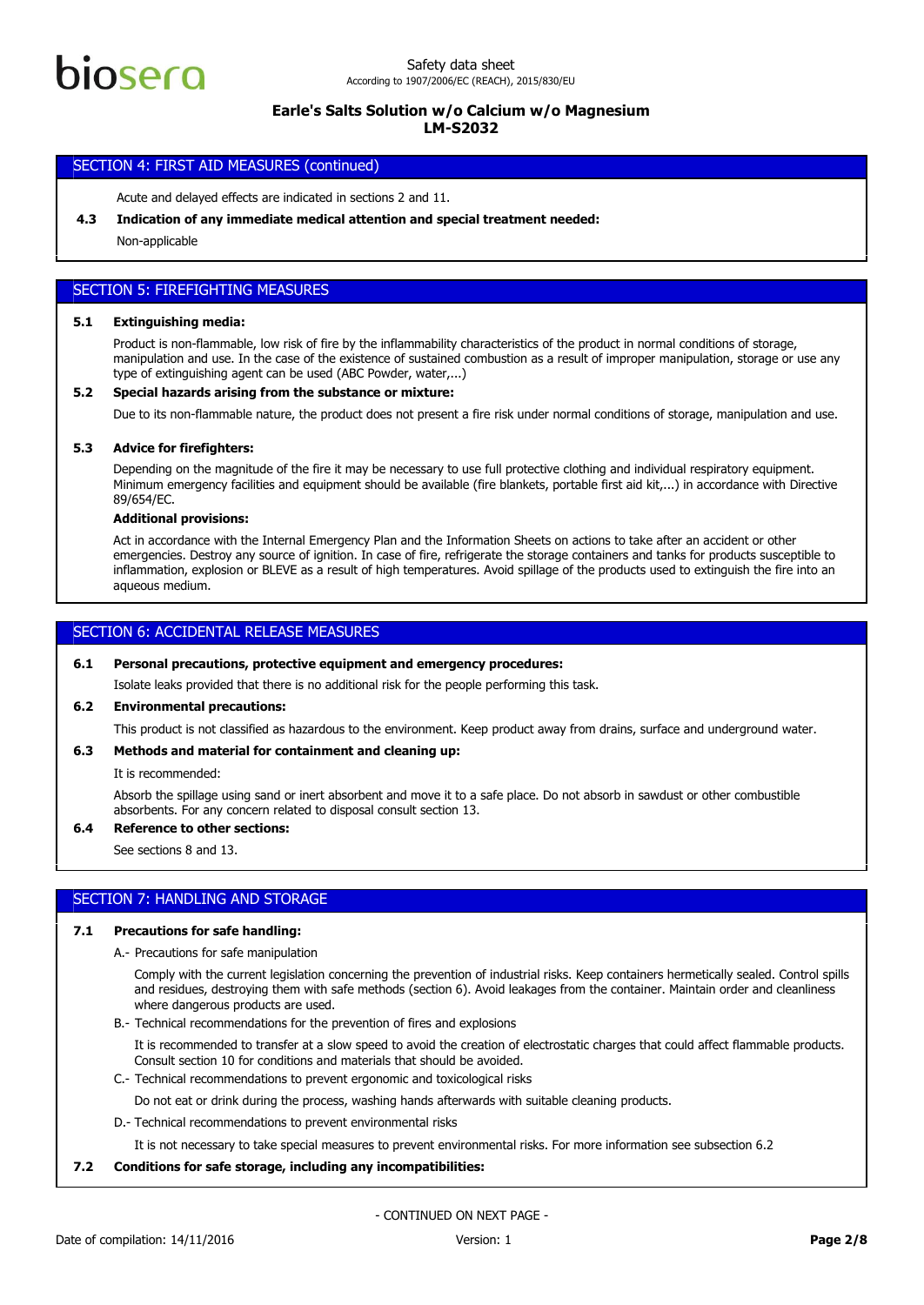# iosero

## **Earle's Salts Solution w/o Calcium w/o Magnesium LM-S2032**

## SECTION 7: HANDLING AND STORAGE (continued)

## A.- Technical measures for storage

Store in a cool, dry, well-ventilated location

## B.- General conditions for storage

Avoid sources of heat, radiation, static electricity and contact with food. For additional information see subsection 10.5

## **7.3 Specific end use(s):**

Except for the instructions already specified it is not necessary to provide any special recommendation regarding the uses of this product.

## SECTION 8: EXPOSURE CONTROLS/PERSONAL PROTECTION

## **8.1 Control parameters:**

Substances whose occupational exposure limits have to be monitored in the work environment

There are no occupational exposure limits for the substances contained in the product

#### **DNEL (Workers):**

Non-applicable

#### **DNEL (General population):**

Non-applicable

#### **PNEC:**

Non-applicable

## **8.2 Exposure controls:**

A.- General security and hygiene measures in the work place

As a preventative measure it is recommended to use basic Personal Protection Equipment, with the corresponding <<CE marking>> in accordance with Directive 89/686/EC. For more information on Personal Protection Equipment (storage, use, cleaning, maintenance, class of protection,…) consult the information leaflet provided by the manufacturer. For more information see subsection 7.1.

All information contained herein is a recommendation which needs some specification from the labour risk prevention services as it is not known whether the company has additional measures at its disposal.

B.- Respiratory protection

The use of protection equipment will be necessary if a mist forms or if the occupational exposure limits are exceeded.

C.- Specific protection for the hands

## Non-applicable

As the product is a mixture of several substances, the resistance of the glove material can not be calculated in advance with total reliability and has therefore to be checked prior to the application

- D.- Ocular and facial protection
	- Non-applicable
- E.- Bodily protection

Non-applicable

F.- Additional emergency measures

It is not necessary to take additional emergency measures.

#### **Environmental exposure controls:**

In accordance with the community legislation for the protection of the environment it is recommended to avoid environmental spillage of both the product and its container. For additional information see subsection 7.1.D

## **Volatile organic compounds:**

With regard to Directive 2010/75/EU, this product has the following characteristics:

| $V.O.C.$ (Supply):                 | 0 % weight                           |
|------------------------------------|--------------------------------------|
| V.O.C. density at 20 $^{\circ}$ C: | $0 \text{ kg/m}^3$ $(0 \text{ g/L})$ |
| Average carbon number:             | Non-applicable                       |
| Average molecular weight:          | Non-applicable                       |
|                                    |                                      |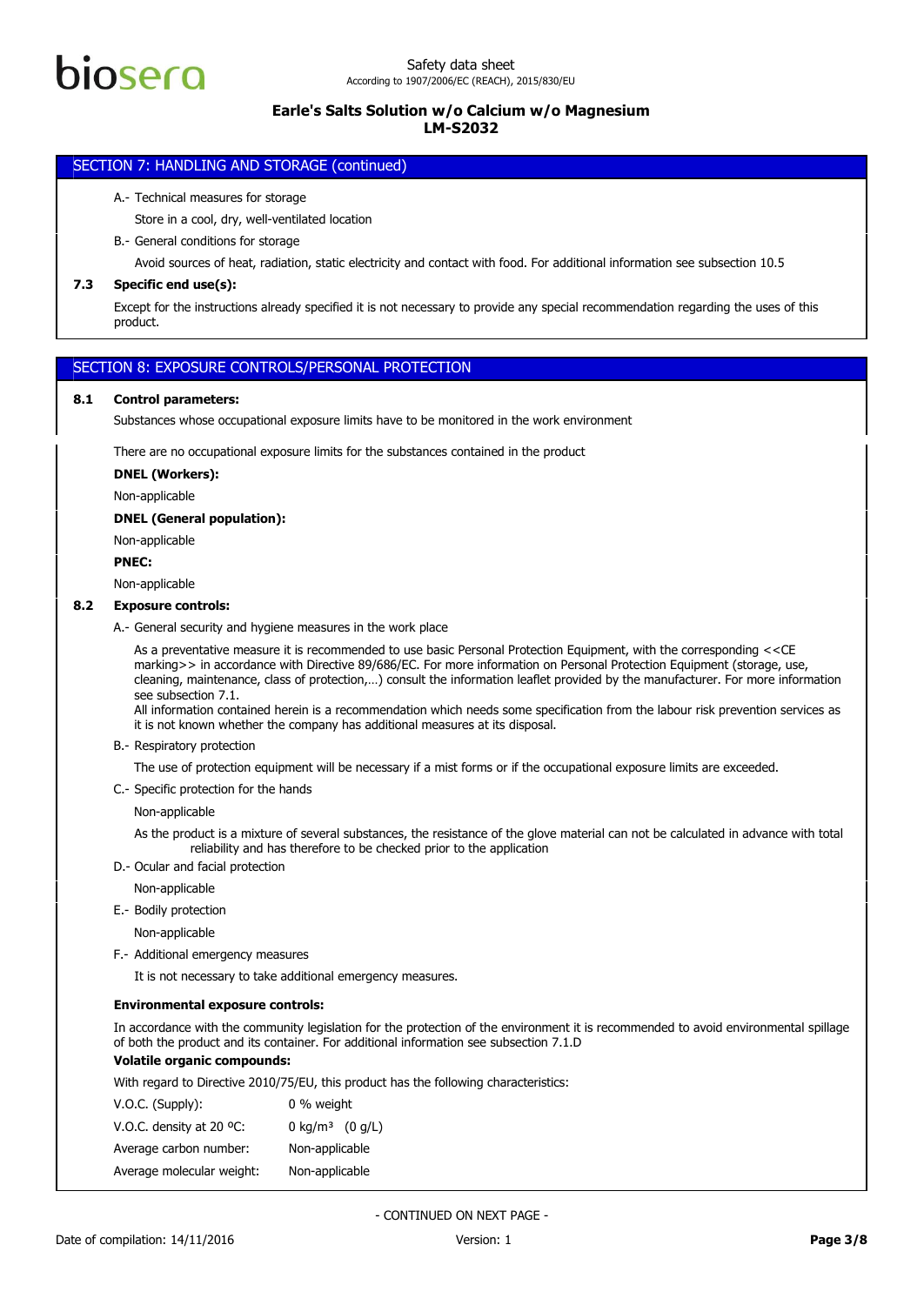|     | SECTION 9: PHYSICAL AND CHEMICAL PROPERTIES                                                                                     |                        |  |
|-----|---------------------------------------------------------------------------------------------------------------------------------|------------------------|--|
| 9.1 | Information on basic physical and chemical properties:                                                                          |                        |  |
|     | For complete information see the product datasheet.                                                                             |                        |  |
|     | <b>Appearance:</b>                                                                                                              |                        |  |
|     | Physical state at 20 °C:                                                                                                        | Liquid                 |  |
|     | Appearance:                                                                                                                     | Not available          |  |
|     | Colour:                                                                                                                         | Not available          |  |
|     | Odour:                                                                                                                          | Not available          |  |
|     | Odour threshold:                                                                                                                | Non-applicable *       |  |
|     | <b>Volatility:</b>                                                                                                              |                        |  |
|     | Boiling point at atmospheric pressure:                                                                                          | 100 °C                 |  |
|     | Vapour pressure at 20 °C:                                                                                                       | 2350 Pa                |  |
|     | Vapour pressure at 50 °C:                                                                                                       | 12381 Pa (12 kPa)      |  |
|     | Evaporation rate at 20 °C:                                                                                                      | Non-applicable *       |  |
|     | <b>Product description:</b>                                                                                                     |                        |  |
|     | Density at 20 °C:                                                                                                               | 1038 kg/m <sup>3</sup> |  |
|     | Relative density at 20 °C:                                                                                                      | 1,038                  |  |
|     | Dynamic viscosity at 20 °C:                                                                                                     | 1,05 cP                |  |
|     | Kinematic viscosity at 20 °C:                                                                                                   | $1,01$ cSt             |  |
|     | Kinematic viscosity at 40 °C:                                                                                                   | Non-applicable *       |  |
|     | Concentration:                                                                                                                  | Non-applicable *       |  |
|     | pH:                                                                                                                             | Non-applicable *       |  |
|     | Vapour density at 20 °C:                                                                                                        | Non-applicable *       |  |
|     | Partition coefficient n-octanol/water 20 °C:                                                                                    | Non-applicable *       |  |
|     | Solubility in water at 20 °C:                                                                                                   | Non-applicable *       |  |
|     | Solubility properties:                                                                                                          | Non-applicable *       |  |
|     | Decomposition temperature:                                                                                                      | Non-applicable *       |  |
|     | Melting point/freezing point:                                                                                                   | Non-applicable *       |  |
|     | Explosive properties:                                                                                                           | Non-applicable *       |  |
|     | Oxidising properties:                                                                                                           | Non-applicable *       |  |
|     | <b>Flammability:</b>                                                                                                            |                        |  |
|     | Flash Point:                                                                                                                    | Non Flammable (>60 °C) |  |
|     | Flammability (solid, gas):                                                                                                      | Non-applicable *       |  |
|     |                                                                                                                                 | Non-applicable *       |  |
|     | Lower flammability limit:                                                                                                       | Non-applicable *       |  |
|     | Upper flammability limit:                                                                                                       | Non-applicable *       |  |
| 9.2 | <b>Other information:</b>                                                                                                       |                        |  |
|     | Surface tension at 20 °C:                                                                                                       | Non-applicable *       |  |
|     | Refraction index:                                                                                                               | Non-applicable *       |  |
|     | Autoignition temperature:<br>*Not relevant due to the nature of the product, not providing information property of its hazards. |                        |  |

| SECTION 10: STABILITY AND REACTIVITY |  |
|--------------------------------------|--|
|                                      |  |

## **10.1 Reactivity:**

No hazardous reactions are expected because the product is stable under recommended storage conditions. See section 7.

## **10.2 Chemical stability:**

Chemically stable under the conditions of storage, handling and use.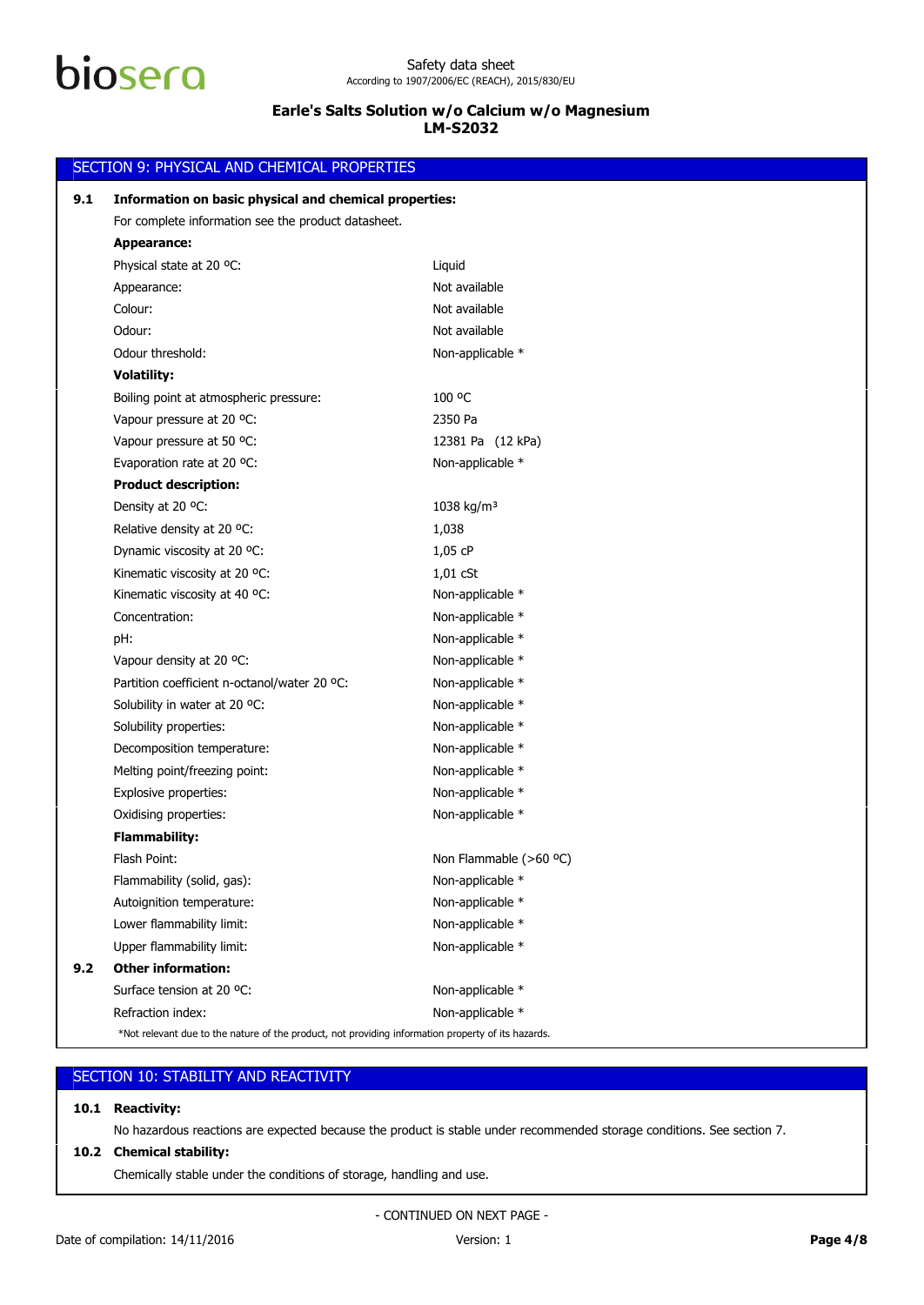

## SECTION 10: STABILITY AND REACTIVITY (continued)

### **10.3 Possibility of hazardous reactions:**

Under the specified conditions, hazardous reactions that lead to excessive temperatures or pressure are not expected.

#### **10.4 Conditions to avoid:**

Applicable for handling and storage at room temperature:

| Shock and friction | Contact with air | Increase in temperature | Sunlight       | Humidity       |
|--------------------|------------------|-------------------------|----------------|----------------|
| Not applicable     | Not applicable   | Not applicable          | Not applicable | Not applicable |

#### **10.5 Incompatible materials:**

| Acids              | Water          | Combustive materials | Combustible materials | <b>Others</b>                 |
|--------------------|----------------|----------------------|-----------------------|-------------------------------|
| Avoid strong acids | Not applicable | Not applicable       | Not applicable        | Avoid alkalis or strong bases |

#### **10.6 Hazardous decomposition products:**

See subsection 10.3, 10.4 and 10.5 to find out the specific decomposition products. Depending on the decomposition conditions, complex mixtures of chemical substances can be released: carbon dioxide (CO2), carbon monoxide and other organic compounds.

## SECTION 11: TOXICOLOGICAL INFORMATION

## **11.1 Information on toxicological effects:**

LD50 oral > 2000 mg/kg (rat)

#### **Dangerous health implications:**

In case of exposure that is repetitive, prolonged or at concentrations higher than recommended by the occupational exposure limits, it may result in adverse effects on health depending on the means of exposure:

A.- Ingestion (acute effect):

- Acute toxicity : Based on available data, the classification criteria are not met
- Corrosivity/Irritability: Based on available data, the classification criteria are not met
- B- Inhalation (acute effect):
	- Acute toxicity : Based on available data, the classification criteria are not met
	- Corrosivity/Irritability: Based on available data, the classification criteria are not met
- C- Contact with the skin and the eyes (acute effect):
	- Contact with the skin: Based on available data, the classification criteria are not met
	- Contact with the eyes: Based on available data, the classification criteria are not met
- D- CMR effects (carcinogenicity, mutagenicity and toxicity to reproduction):
	- Carcinogenicity: Based on available data, the classification criteria are not met
	- Mutagenicity: Based on available data, the classification criteria are not met
	- Reproductive toxicity: Based on available data, the classification criteria are not met
- E- Sensitizing effects:
	- Respiratory: Based on available data, the classification criteria are not met
	- Cutaneous: Based on available data, the classification criteria are not met
- F- Specific target organ toxicity (STOT) single exposure:

Based on available data, the classification criteria are not met

- G- Specific target organ toxicity (STOT)-repeated exposure:
	- Specific target organ toxicity (STOT)-repeated exposure: Based on available data, the classification criteria are not met
	- Skin: Based on available data, the classification criteria are not met
- H- Aspiration hazard:

Based on available data, the classification criteria are not met

#### **Other information:**

Non-applicable

#### **Specific toxicology information on the substances:**

Not available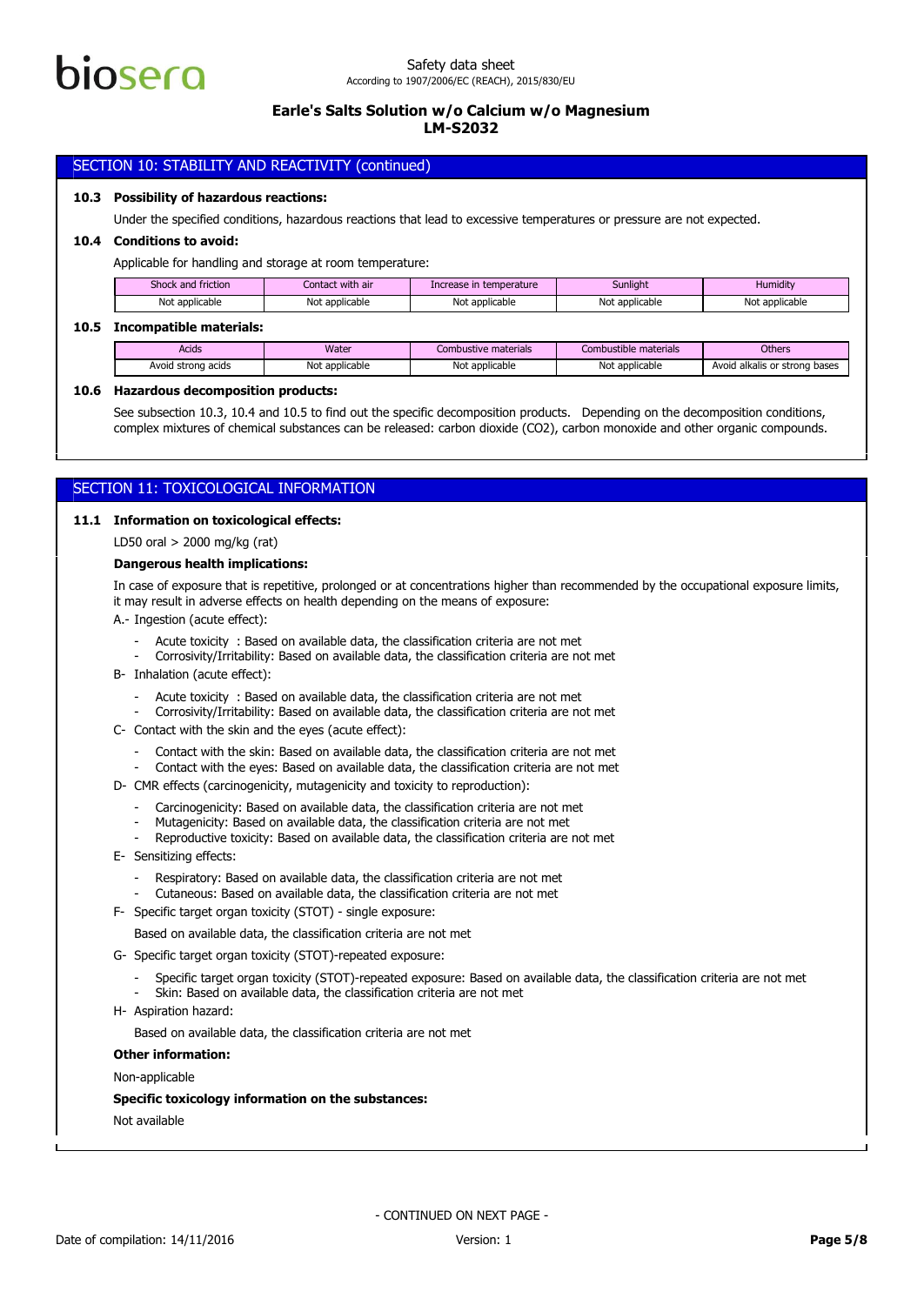

## SECTION 12: ECOLOGICAL INFORMATION Not available **12.1 Toxicity:** The experimental information related to the eco-toxicological properties of the product itself is not available Not available **12.2 Persistence and degradability:** Not available **12.3 Bioaccumulative potential:**

**12.4 Mobility in soil:**

Not available

## **12.5 Results of PBT and vPvB assessment:**

Non-applicable

## **12.6 Other adverse effects:**

Not described

## SECTION 13: DISPOSAL CONSIDERATIONS

## **13.1 Waste treatment methods:**

| Code     | <b>Description</b>                                                               | (Regulation (EU) No<br>Waste class<br>1357/2014) |
|----------|----------------------------------------------------------------------------------|--------------------------------------------------|
| 16 05 09 | Discarded chemicals other than those mentioned in 16 05 06, 16 05 07 or 16 05 08 | Non dangerous                                    |

## **Type of waste (Regulation (EU) No 1357/2014):**

Non-applicable

#### **Waste management (disposal and evaluation):**

Consult the authorized waste service manager on the assessment and disposal operations in accordance with Annex 1 and Annex 2 (Directive 2008/98/EC). As under 15 01 (2014/955/EC) of the code and in case the container has been in direct contact with the product, it will be processed the same way as the actual product. Otherwise, it will be processed as non-dangerous residue. We do not recommended disposal down the drain. See paragraph 6.2.

## **Regulations related to waste management:**

In accordance with Annex II of Regulation (EC) nº1907/2006 (REACH) the community or state provisions related to waste management are stated

Community legislation: Directive 2008/98/EC, 2014/955/EU, Regulation (EU) No 1357/2014

## SECTION 14: TRANSPORT INFORMATION

## **Transport of dangerous goods by land:**

With regard to ADR 2015 and RID 2015: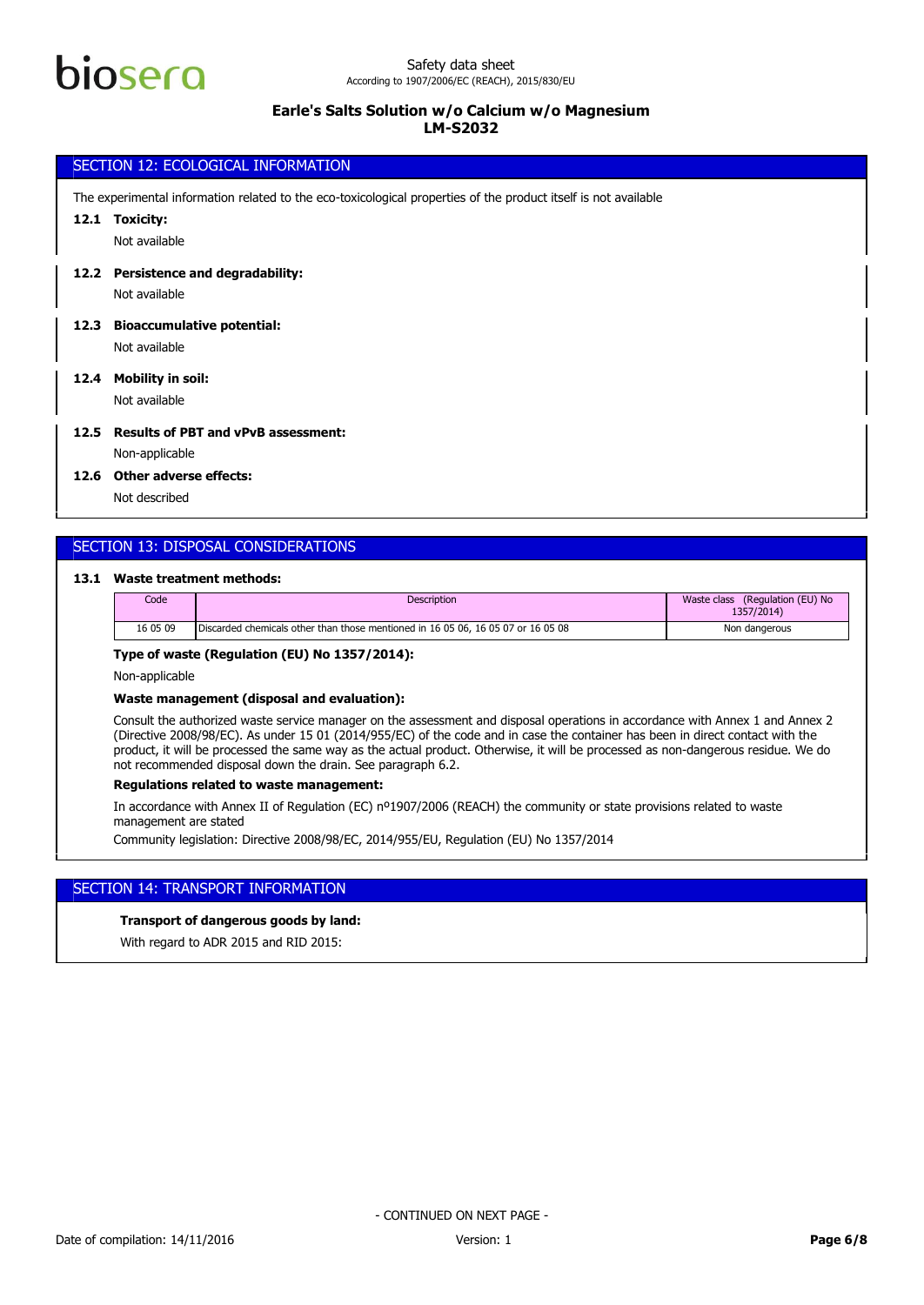# biosero

## **Earle's Salts Solution w/o Calcium w/o Magnesium LM-S2032**

| SECTION 14: TRANSPORT INFORMATION (continued)                                                        |                                  |  |  |
|------------------------------------------------------------------------------------------------------|----------------------------------|--|--|
| 14.1 UN number:                                                                                      |                                  |  |  |
|                                                                                                      | Non-applicable                   |  |  |
| 14.2 UN proper shipping name:                                                                        | Non-applicable                   |  |  |
| 14.3 Transport hazard class(es):<br>Labels:                                                          | Non-applicable<br>Non-applicable |  |  |
| 14.4 Packing group:                                                                                  | Non-applicable                   |  |  |
| 14.5 Dangerous for the                                                                               | No                               |  |  |
| environment:                                                                                         |                                  |  |  |
| 14.6 Special precautions for user                                                                    |                                  |  |  |
| Special regulations:                                                                                 | Non-applicable                   |  |  |
| Tunnel restriction code:                                                                             | Non-applicable                   |  |  |
| Physico-Chemical properties:                                                                         | see section 9                    |  |  |
| Limited quantities:                                                                                  | Non-applicable                   |  |  |
| 14.7 Transport in bulk according to Non-applicable<br>Annex II of Marpol and the<br><b>IBC Code:</b> |                                  |  |  |
| Transport of dangerous goods by sea:                                                                 |                                  |  |  |
| With regard to IMDG 38-16:                                                                           |                                  |  |  |
| 14.1 UN number:                                                                                      | Non-applicable                   |  |  |
| 14.2 UN proper shipping name:                                                                        | Non-applicable                   |  |  |
| 14.3 Transport hazard class(es):                                                                     | Non-applicable                   |  |  |
| Labels:                                                                                              | Non-applicable                   |  |  |
| 14.4 Packing group:                                                                                  | Non-applicable                   |  |  |
| 14.5 Dangerous for the<br>environment:                                                               | No                               |  |  |
| 14.6 Special precautions for user                                                                    |                                  |  |  |
| Special regulations:<br>EmS Codes:                                                                   | Non-applicable                   |  |  |
| Physico-Chemical properties:                                                                         | see section 9                    |  |  |
| Limited quantities:                                                                                  | Non-applicable                   |  |  |
| 14.7 Transport in bulk according to Non-applicable<br>Annex II of Marpol and the<br><b>IBC Code:</b> |                                  |  |  |
| Transport of dangerous goods by air:                                                                 |                                  |  |  |
| With regard to IATA/ICAO 2017:                                                                       |                                  |  |  |
| 14.1 UN number:                                                                                      | Non-applicable                   |  |  |
| 14.2 UN proper shipping name:                                                                        | Non-applicable                   |  |  |
| 14.3 Transport hazard class(es):                                                                     | Non-applicable                   |  |  |
| Labels:                                                                                              | Non-applicable                   |  |  |
| 14.4 Packing group:                                                                                  | Non-applicable                   |  |  |
| 14.5 Dangerous for the<br>environment:                                                               | No                               |  |  |
| 14.6 Special precautions for user                                                                    |                                  |  |  |
| Physico-Chemical properties:                                                                         | see section 9                    |  |  |
| 14.7 Transport in bulk according to Non-applicable<br>Annex II of Marpol and the<br><b>IBC Code:</b> |                                  |  |  |
|                                                                                                      |                                  |  |  |

## SECTION 15: REGULATORY INFORMATION

## **15.1 Safety, health and environmental regulations/legislation specific for the substance or mixture:**

Article 95, REGULATION (EU) No 528/2012: Non-applicable Regulation (EC) 1005/2009, about substances that deplete the ozone layer: Non-applicable Substances included in Annex XIV of REACH ("Authorisation List") and sunset date: Non-applicable Candidate substances for authorisation under the Regulation (EC) 1907/2006 (REACH): Non-applicable